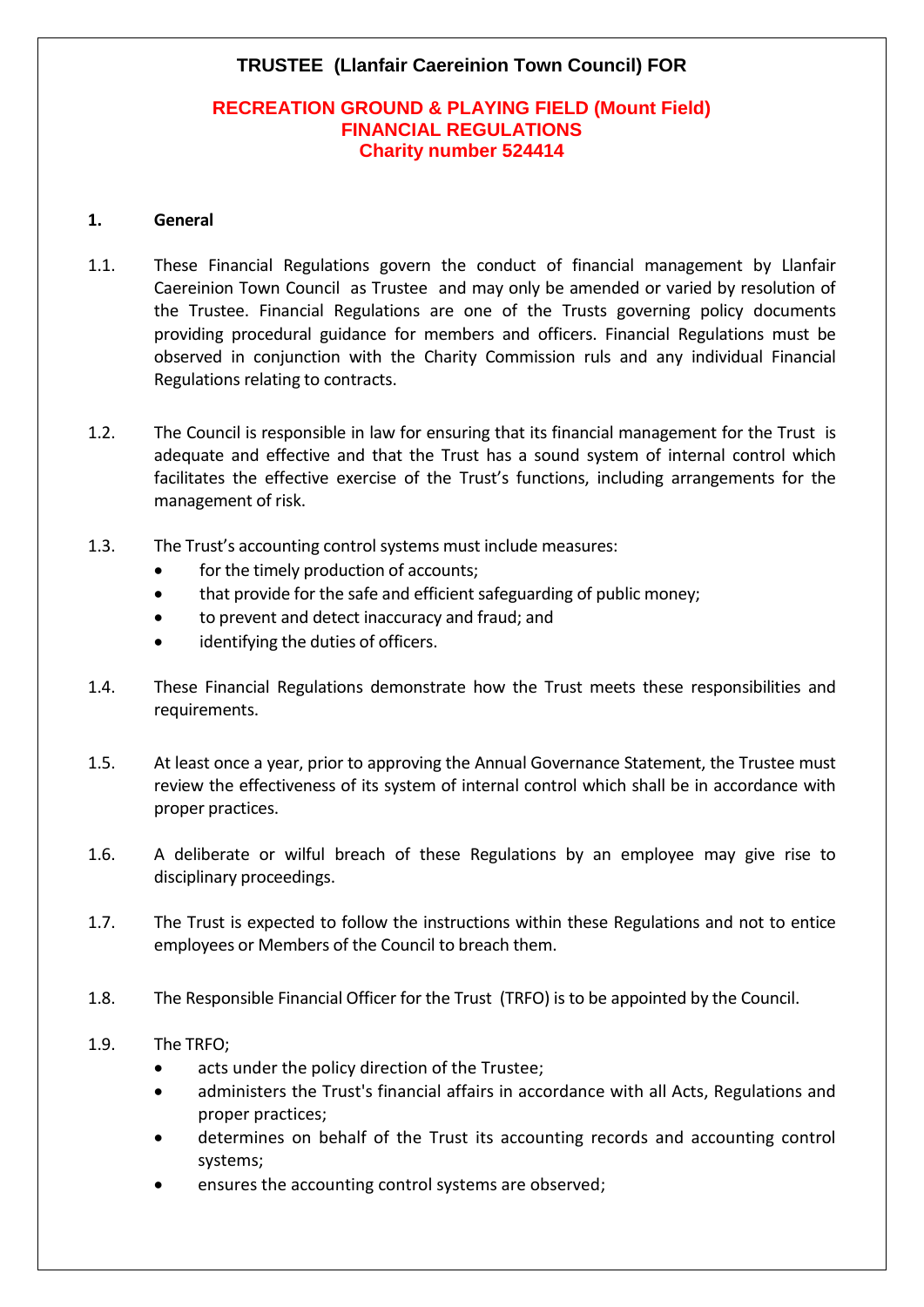- maintains the accounting records of the Trust up to date in accordance with proper practices;
- assists the Trust to secure economy, efficiency and effectiveness in the use of its resources; and
- produces financial management information as required by the Trust.
- 1.10. The accounting records determined by the TRFO shall be sufficient to show and explain the Trust's transactions and to enable the TRFO to ensure that any income and expenditure account and statement of balances, or record of receipts and payments and additional information, as the case may be, or management information prepared for the Trust from time to time comply with the Accounts and Audit Regulations.
- 1.11. The accounting records determined by the TRFO shall in particular contain:
	- entries from day to day of all sums of money received and expended by the Trust and the matters to which the income and expenditure or receipts and payments account relate;
	- a record of the assets and liabilities of the Trust; and
	- wherever relevant, a record of the Trust's income and expenditure in relation to claims made, or to be made, for any contribution, grant or subsidy.
- 1.12. The accounting control systems determined by the TRFO shall include:
	- procedures to ensure that the financial transactions of the Trust are recorded as soon as reasonably practicable and as accurately and reasonably as possible;
	- procedures to enable the prevention and detection of inaccuracies and fraud and the ability to reconstruct any lost records;
	- identification of the duties of officers dealing with financial transactions and division of responsibilities of those officers in relation to significant transactions. The principle of separation of duties will be observed wherever possible in respect of financial transactions;
	- procedures to ensure that uncollectable amounts, including any bad debts are not submitted to the Council for approval to be written off except with the approval of the TRFO and that the approvals are shown in the accounting records; and
	- measures to ensure that risk is properly managed.
- 1.13. The Trust is not empowered by these Regulations or otherwise to delegate certain specified decisions. In particular any decision regarding:
	- setting the annual budget;
	- approving accounting statements;
	- approving an annual governance statement;
	- borrowing;
	- writing off bad debts;
	- addressing recommendations in any report from the internal or external auditors, shall be a matter for the Trust only.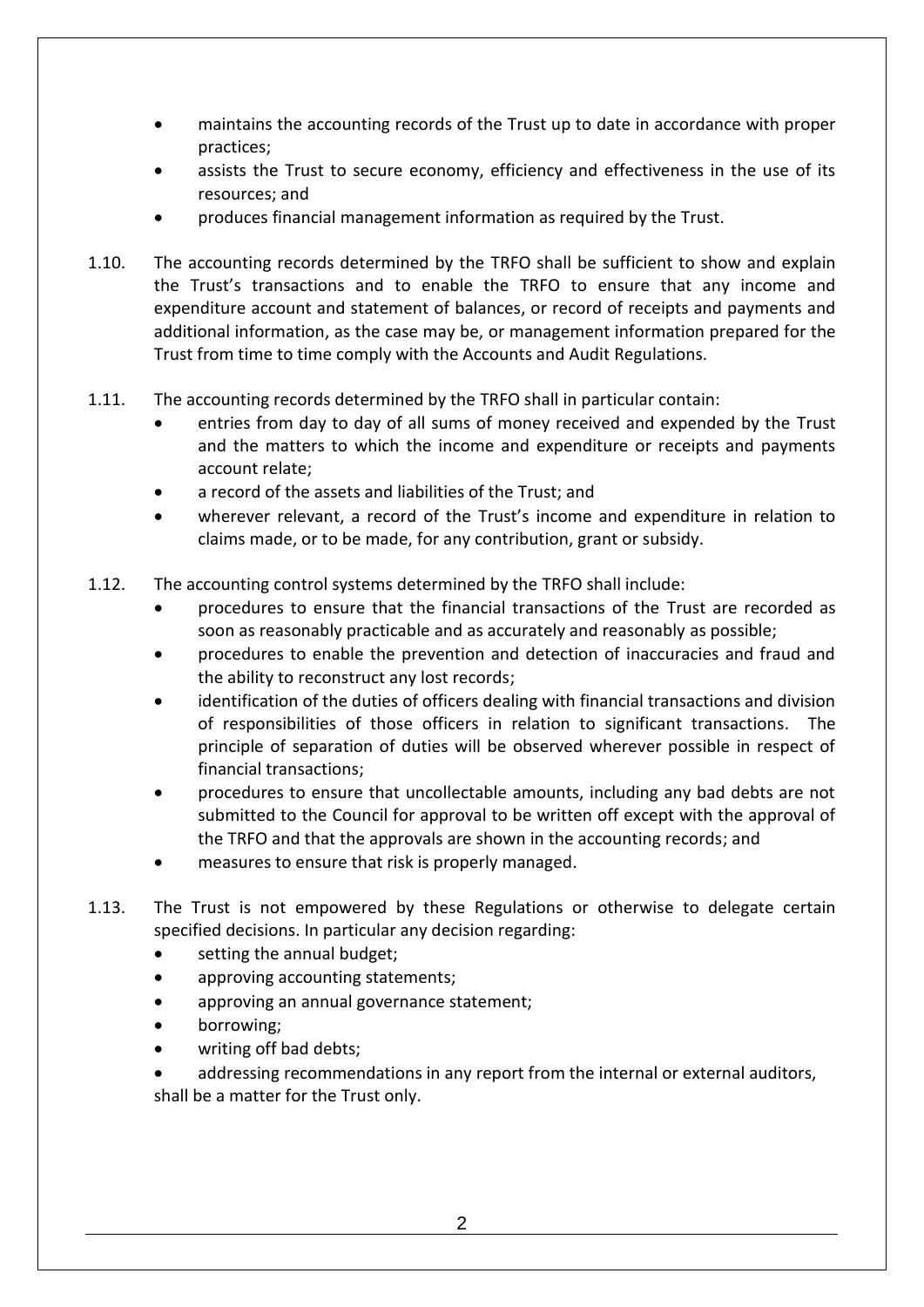- 1.14. In addition the Trust must:
	- determine and keep under regular review the bank mandate for all Trust bank accounts;
	- approve any grant in excess of £1,000; and
	- in respect of any annual salary for any employee have regard to recommendations about annual salaries of employees made by the Trustee.
- 1.15. In these Financial Regulations, references to the Accounts and Audit Regulations or 'the regulations' shall mean the regulations in place at the time by the Charity Commission.

# **2. Accounting & Audit (Internal)**

- 2.1. All accounting procedures and financial records of the Trust shall be determined by the TRFO in accordance with the Accounts and Audit Regulations, appropriate Guidance and proper practices for Charities.
- 2.2. Annually the internal auditor will be asked, as part of the audit, to check the accounts and procedures with such report issued to the Trust.
- 2.3. The TRFO shall complete the annual statement of accounts, annual report, and any related documents of the Trust contained in the Annual Return (as specified in proper practices) as soon as practicable after the end of the financial year and having certified the accounts shall submit them and report thereon to the Trust within the timescales set by the Charity Commission.
- 2.4. The Trust shall ensure that there is an adequate and effective system of internal audit of its accounting records, and of its system of internal control in accordance with proper practices. Any officer or member of the Council shall make available such documents and records as appear to the Trust to be necessary for the purpose of the audit and shall, as directed by the Trust, supply the TRFO or internal auditor with such information and explanation as the Trust considers necessary for that purpose.

The Trust's system of internal controls shall cover the following:

- 2.4.1. Appointment of the Trusts Responsible Financial Officer
- 2.4.2. Proper book-keeping and financial reporting arrangements
- 2.4.3. Payment Controls (including use of Internet Banking)
- 2.4.4. Risk Management Arrangements
- 2.4.5. Budgetary Controls
- 2.4.6. Income Controls
- 2.4.7. Petty Cash Controls
- 2.4.8. Payroll Controls (where required)
- 2.4.9. Capital Controls (covering asset management, investment & borrowings)
- 2.4.10. Bank Reconciliation
- 2.4.11. Other areas identified from time to time in risk assessments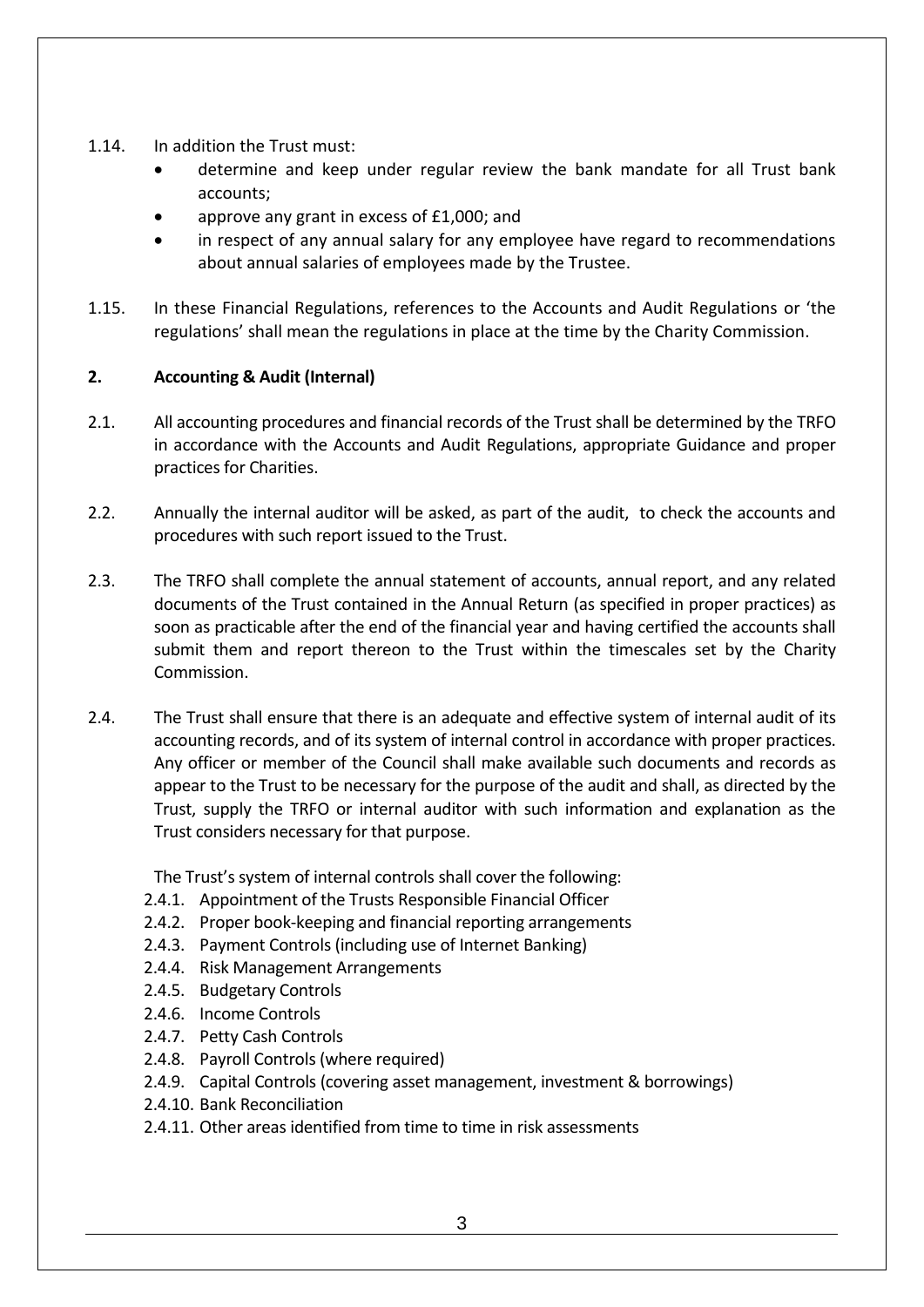- 2.5. The internal auditor shall be appointed by and shall carry out the work in relation to internal controls required by the Trust in accordance with proper practices.
- 2.6. The internal auditor shall:
	- be competent and independent of the financial operations of Llanfair Caereinion Town Council;
	- report to the Trustee in writing, or in person, on a regular basis with a minimum of one annual written report during each financial year;
	- to demonstrate competence, objectivity and independence, be free from any actual or perceived conflicts of interest, including those arising from family relationships; and
	- have no involvement in the financial decision making, management or control of the Trust.
- 2.7. Internal auditors may not under any circumstances:
	- perform any operational duties for the Trust or Llanfair Caereinion Town Council;
	- initiate or approve accounting transactions; or
	- direct the activities of any employee, except to the extent those employees have been appropriately assigned to assist the internal auditor.
- 2.8. For the avoidance of doubt, in relation to internal audit the terms 'independent' and 'independence' shall have the same meaning as is described in proper practices.
- 2.9. The TRFO shall, without undue delay, bring to the attention of the Trustee any correspondence or report from the internal auditor.

## **3. Annual Budget**

- 3.1. The TRFO must each year, by no later than the November meeting of Trustee prepare detailed estimates of all receipts and payments including the use of reserves and all sources of funding for the following financial year in the form of a budget to be considered by the Trustee.
- 3.2. The Trustee shall consider annual budget recommendations revenue and capital receipts and payments including recommendations for the use of reserves and sources of funding and update the forecast accordingly.
- 3.3. The approved annual budget shall form the basis of financial control for the ensuing year.

# **4. Budgetary Control & Authority to Spend**

- 4.1. Expenditure on revenue items may be authorised up to the amounts included for that class of expenditure in the approved budget. This authority is to be determined by:
	- the Trustee for all items over £1,000;
	- the TRFO, in conjunction with Chairman of the Trust, for any items from £500 up to £1,000.
	- The RFO may authorise payments up to £500 that are identified in the budget.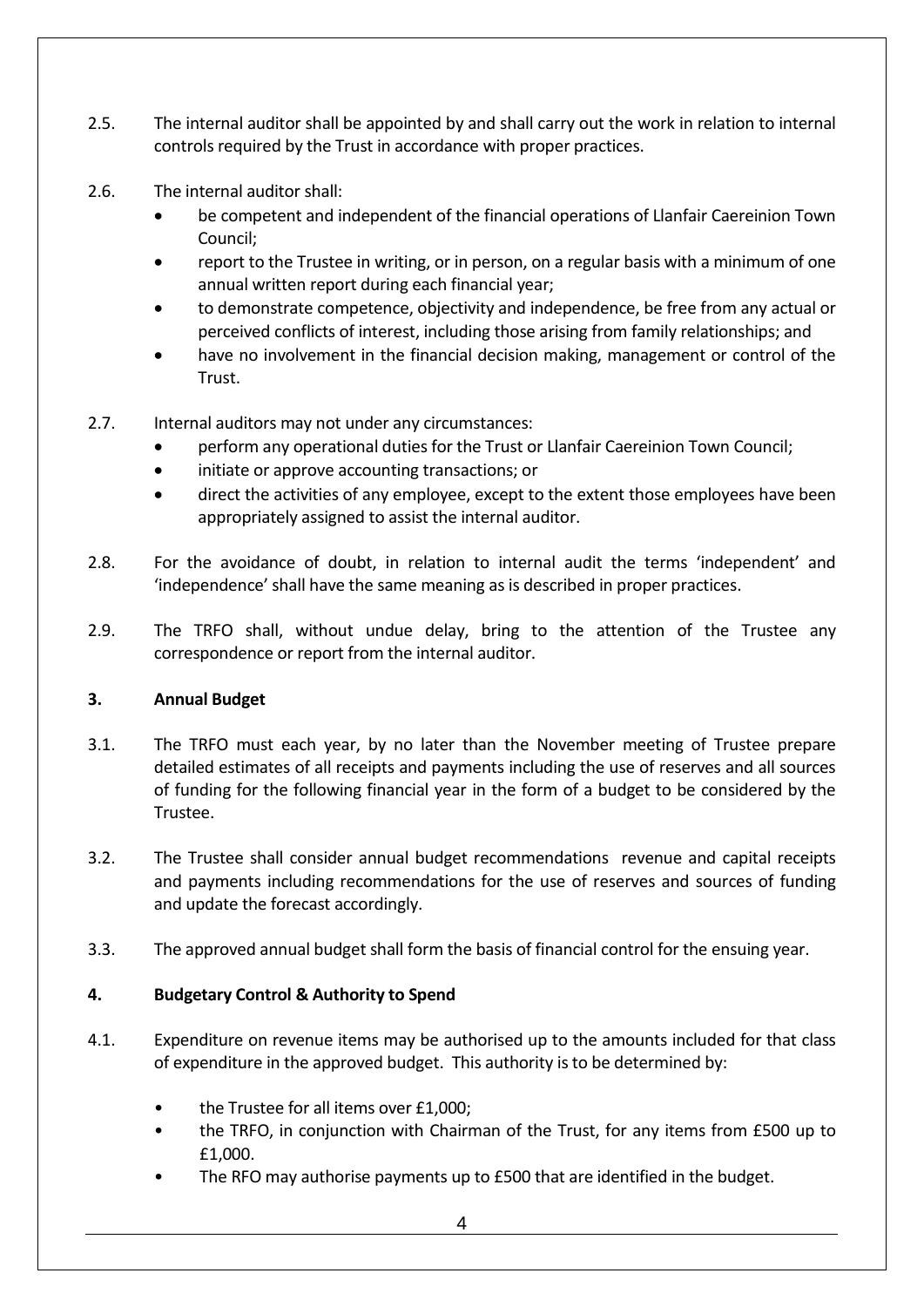Such authority is to be evidenced by a Minute or by an authorisation stamp duly signed by the TRFO, and where necessary also by the appropriate Chairman. Contracts may not be disaggregated to avoid controls imposed by these regulations.

- 4.2. No expenditure may be authorised that will exceed the amount provided in the revenue budget for that class of expenditure other than by resolution of the Trustee.
- 4.3. No expenditure shall be authorised in relation to any capital project and no contract entered into or tender accepted involving capital expenditure unless the Trustee is satisfied that the necessary funds are available and the requisite borrowing approval has been obtained.
- 4.4. All capital works shall be administered in accordance with the Trustee's directions.
- 4.5. The TRFO shall regularly provide the Trust with a summary of receipts and payments to date under each heading of the budget, comparing actual expenditure to the appropriate date against that planned as shown in the budget. These statements are to be prepared at least at the end of each financial quarter and shall show explanations of material variances. For this purpose "material" shall be in excess of 15% of the budget.
- 4.6. Changes in earmarked reserves shall be approved by Trusteee as part of the budgetary control process.

## **5. Banking Arrangements & Authorisation of Payments**

- 5.1. The Trusts banking arrangements, including the bank mandate, shall be made by the TRFO and approved by the Trustee; banking arrangements may not be delegated to a committee. They shall be regularly reviewed for safety and efficiency.
- 5.2. The TRFO shall prepare a schedule of payments requiring authorisation by two of the Council's Authorised Signatories. The two Authorised Signatories shall review the schedule for compliance and, having satisfied themselves shall authorise payment by signing the schedule. This shall be deemed as authorisation by the TRFO to activate electronic payments using the Council's Electronic Banking System.
- 5.3. All invoices for payment shall be examined, verified and certified by the TRFO to confirm that the work, goods or services to which each invoice relates has been received, carried out, examined and represents expenditure previously approved by the Trustee.
- 5.4. The TRFO shall examine invoices for arithmetical accuracy and analyse them to the appropriate expenditure heading. The TRFO shall take all steps to pay all invoices submitted.
- 5.5. The TRFO (with the exception of 4.5 above) shall have delegated authority to authorise the payment of items only in the following circumstances:
	- a) If a payment is necessary to avoid a charge to interest under the Late Payment of Commercial Debts (Interest) Act 1998;
	- b) An expenditure item authorised under 5.6 below (continuing contracts and obligations) provided that a list of such payments shall be submitted to the next appropriate meeting of Trust.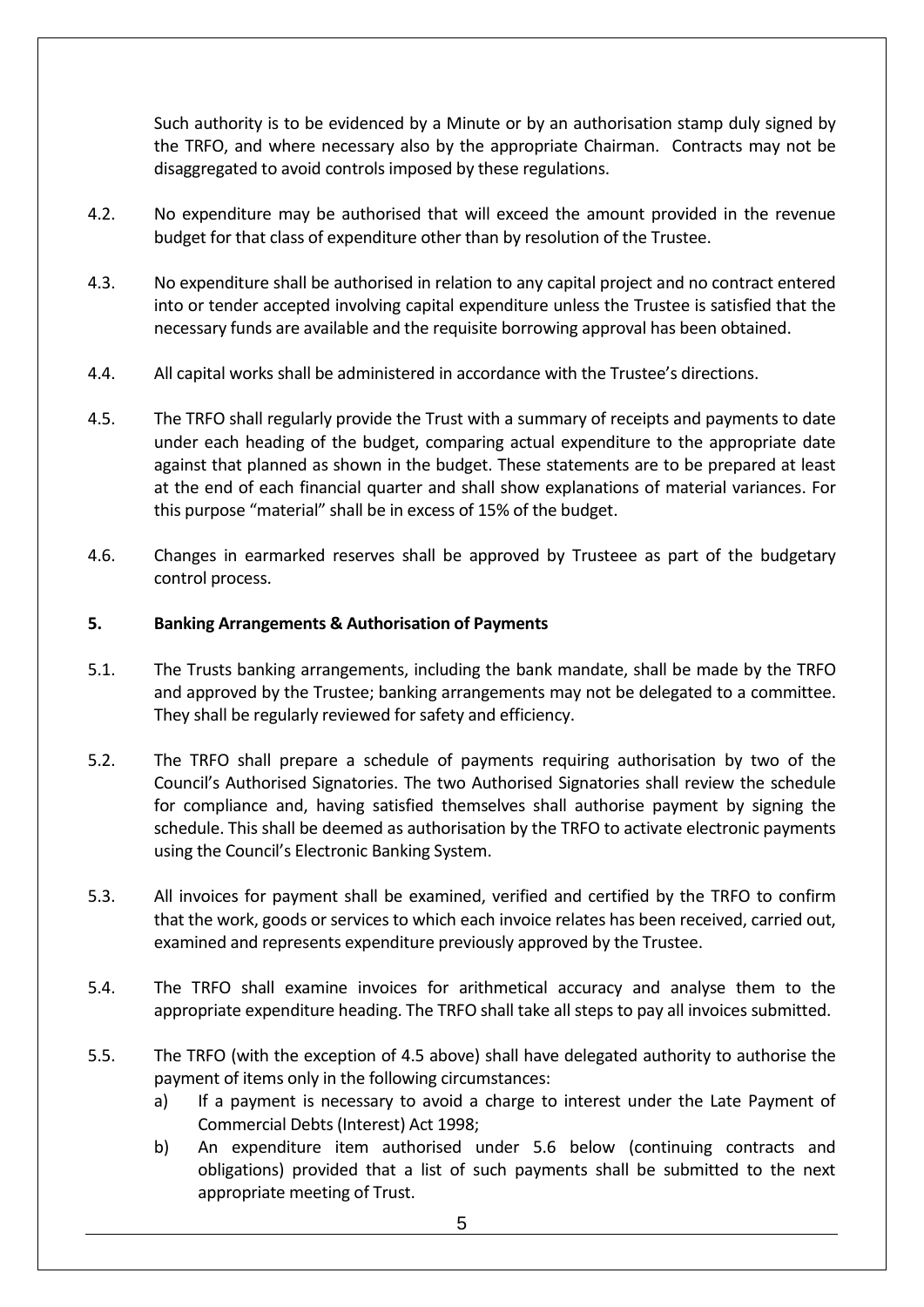- 5.6. In respect of grants the Trustee shall approve expenditure within any limits set by it and in accordance with any Policy statement approved by Trustee. Any Revenue or Capital Grant in excess of £1,000 shall before payment, be subject to ratification by resolution of the Trust.
- 5.7. The Trustee is subject to the Code of Conduct as set out by the Charity Commission.
- 5.8. The TRFO shall retain a file with details of all suppliers whose invoices are paid electronically.
- 5.9. The operational parameters of any further accounts to be operated by the Trust shall be set by the Trustee. Accounts that are operated by the Trustee and on which officers are signatories shall be operated on an imprest basis at a figure to be set and reviewed as necessary by the Trustee.
- 5.10. Transfers between any accounts (except on any account on which the officers are signatories) and the current account may be affected by the usual signatory arrangements.
- 5.11. Bank statements shall be received on a regular basis and reconciled with the Trust's Cash Book.
- 5.12. Any funds not required to defray immediate expenses shall be held in accounts to maximise interest received commensurate with accessibility of funds, reliability of institution and need for liquidity.

#### **6. Instructions for the Making of Payments**

- 6.1. The Trustee will make safe and efficient arrangements for the making of its payments.
- 6.2. Following authorisation under Financial Regulation 5 above, the Council and the TRFO shall give instruction that a payment shall be made.
- 6.3. Payments shall be effected by cheque or other instructions to the Trustee's bankers, or otherwise, in accordance with a resolution of Trust.
- 6.4. In the event that payment is required by cheque those shall be signed by two signatories and the TRFO.
- 6.5. If thought appropriate by the Council, payment of accounts may be made by variable Direct Debit provided that the instructions are signed by two members & the TRFO and any payments are reported to the Trustee.
- 6.6. If thought appropriate by the Trustee, (payment for certain items) may be made by Banker's Standing Order provided that the instructions are signed, or otherwise evidenced by two members & the TRFO are retained and any payments are reported to Trustee as made.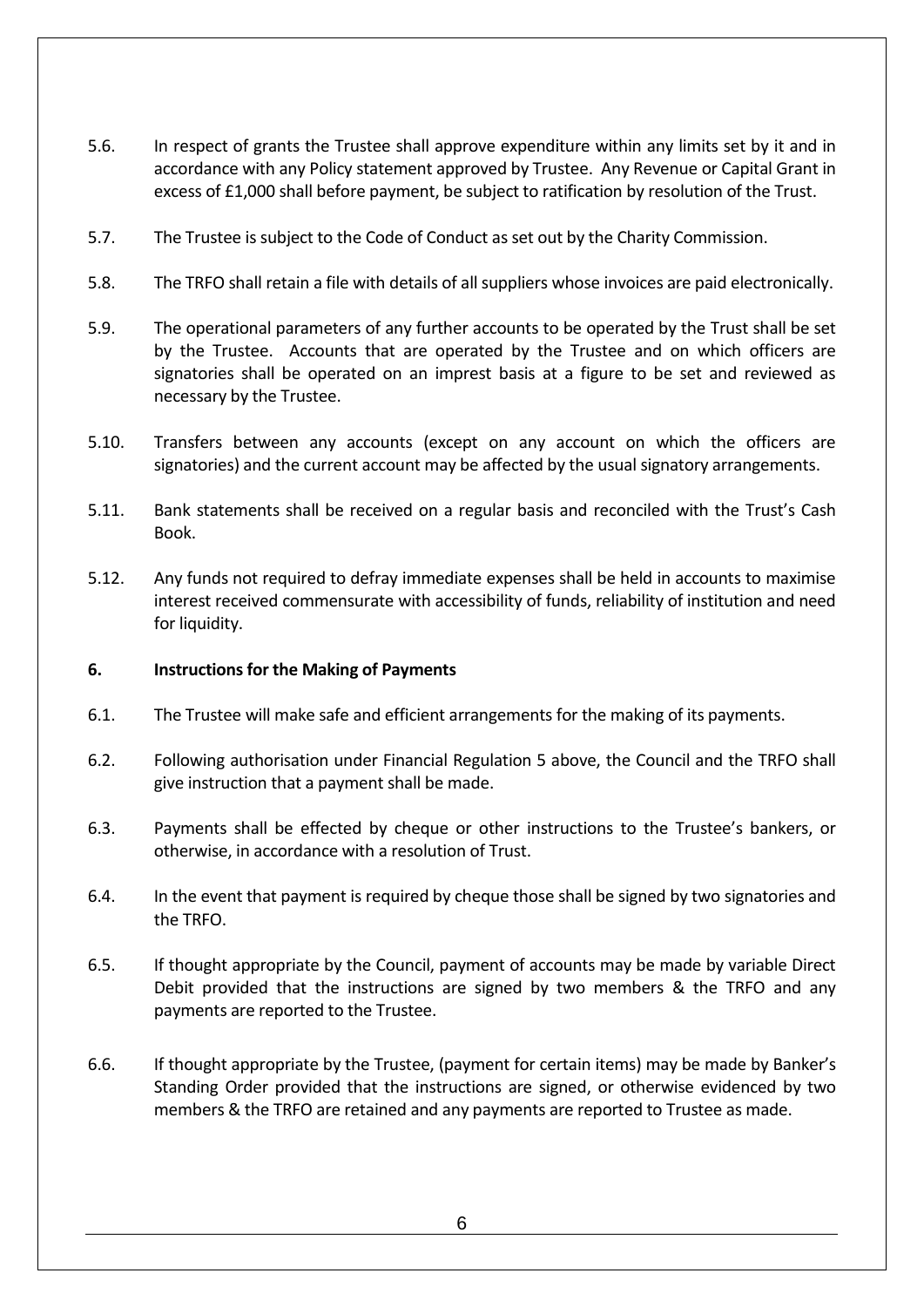- 6.7. If thought appropriate by the Trustee, payment for certain items may be made by Electronic Methods such as Online Banking, BACS or CHAPS methods provided that the instructions for each payment are signed, or otherwise evidenced, by two authorised bank signatories & the TRFO are retained and any payments are reported to Trustee as made. The approval of the use of electronic banking shall be renewed by resolution of the Trustee annually.
- 6.8. If thought appropriate by the Trustee payment for certain items may be made by internet banking transfer provided evidence is retained showing which members approved the payment.
- 6.9. No-one shall disclose any PIN or password, relevant to the working of the Trust or its bank accounts, to any person not authorised in writing by the Trustee.
- 6.10. Regular back-up copies of the records on any computer shall be made and shall be stored securely away from the computer in question, and preferably off site.
- 6.11. The Trustee, and any members using computers for the Trust's financial business, shall ensure that anti-virus, anti-spyware and firewall, software with automatic updates, together with a high level of security, is used.
- 6.12. Where internet banking arrangements are made with any bank, the TRFO shall be appointed as the Service Administrators. The Bank Mandate approved by the Trustee shall identify a number of persons who will be authorised to approve transactions on those accounts. The bank mandate will state clearly the amounts of payments that can be instructed by the use of the Service Administrator alone, or by the Service Administrator with a stated number of approvals.
- 6.13. Access to any internet banking accounts will be directly to the access page (which may be saved under "favourites"), and not through a search engine or e-mail link. Remembered or saved passwords facilities must not be used on any computer used for Trustee banking work. Breach of this Regulation will be treated as a very serious matter under these regulations.
- 6.14. Changes to account detail suppliers, which are used for internet banking may only be changed on written hard copy notification by the supplier and supported by hard copy authority for change signed by of the TRFO or a Bank Signatory.
- 6.15. Any Debit Card issued for use will be specifically restricted to the TRFO and will also be restricted to a single transaction maximum value of £500 unless authorised by the Trustee in writing before any order is placed.
- 6.16. A pre-paid debit card may be issued to the TRFO with varying limits. These limits will be set by the Trustee. Transactions and purchases made will be reported to the Trustee and authority for topping-up shall be at the discretion of the Trustee.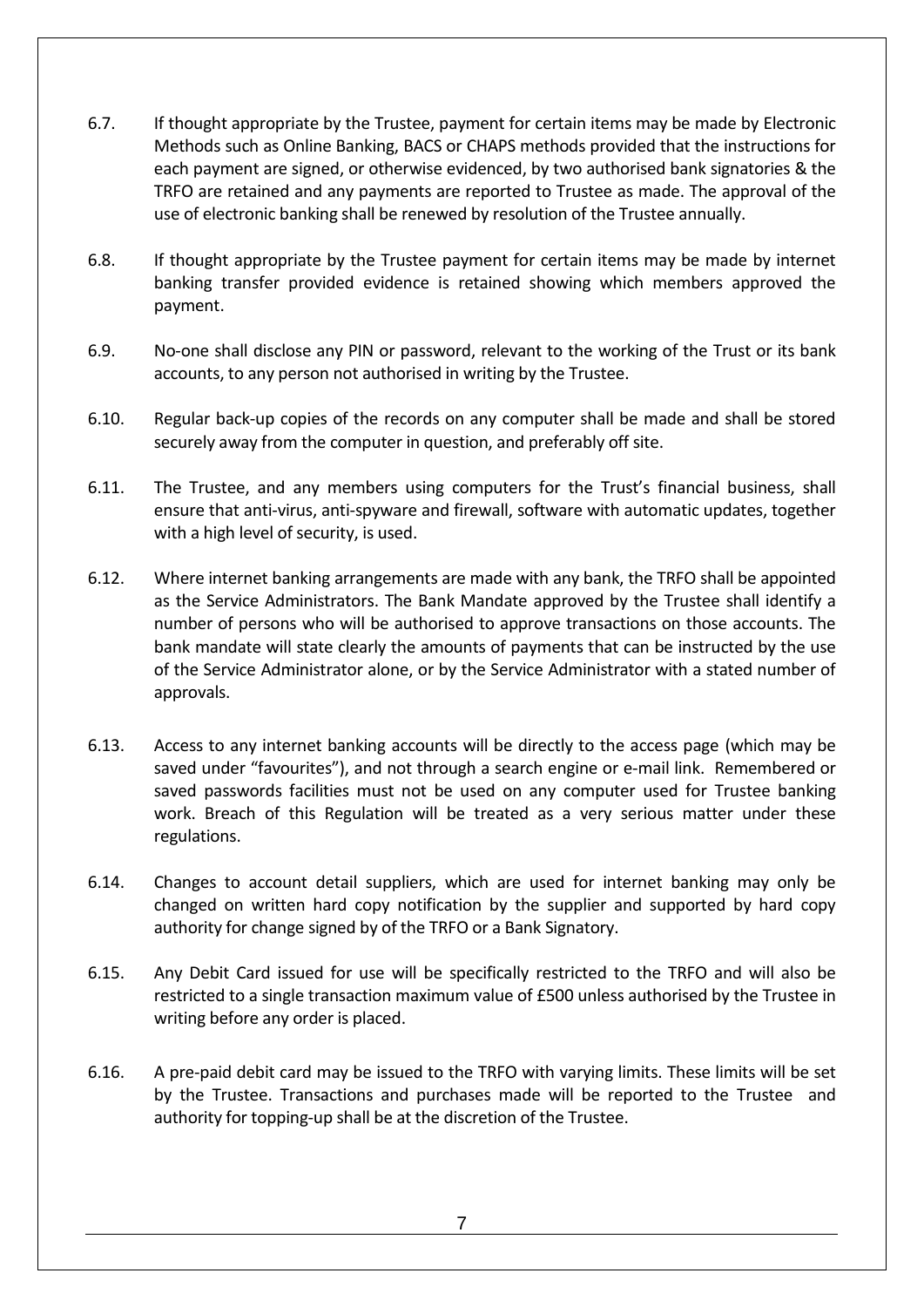- 6.17. Any corporate credit card or trade card account opened by the Trust will be specifically restricted to use/sanctioned use by the TRFO and shall be subject to automatic payment in full at each month-end.
- 6.18. The TRFO may provide petty cash to officers for the purpose of defraying operational and other expenses. Vouchers for payments made shall be forwarded to the Trustee with a claim for reimbursement.
	- a) The TRFO shall maintain a petty cash float of £100 for the purpose of defraying operational and other expenses. Vouchers for payments made from petty cash shall be kept to substantiate the payment.
	- b) Income received must not be paid into the petty cash float but must be separately banked, as provided elsewhere in these regulations.
	- c) Payments to maintain the petty cash float shall be shown separately on the schedule of payments presented to Council under 5.2 above.

# **7. Loans & Investments**

- 7.1. All borrowings shall be affected in the name of the Trustee, after obtaining any necessary borrowing approval. Any application for borrowing approval shall be approved by Trustee as to terms and purpose. The application for Borrowing Approval, and subsequent arrangements for the Loan shall only be approved by the Charity Commission.
- 7.2. All loans and investments shall be negotiated in the name of the Trustee and shall be for a set period in accordance with Trust policy.
- 7.3. All investments of money under the control of the Trustee shall be in the name of the Trustee.
- 7.4. All investment certificates and other documents relating thereto shall be retained in the custody of the TRFO.

## **8. Income**

- 8.1. The collection of all sums due to the Trustee shall be the responsibility of and under the supervision of the TRFO.
- 8.2. Particulars of all charges to be made for work done, services rendered or goods supplied shall be agreed annually by the Trusteee, notified to the TRFO and the TRFO shall be responsible for the collection of all accounts due to the Trustee.
- 8.3. The Trustee will review all fees and charges at least annually, following a report of the TRFO.
- 8.4. Any sums found to be irrecoverable and any bad debts shall be reported to the Trustee and shall be written off in the year.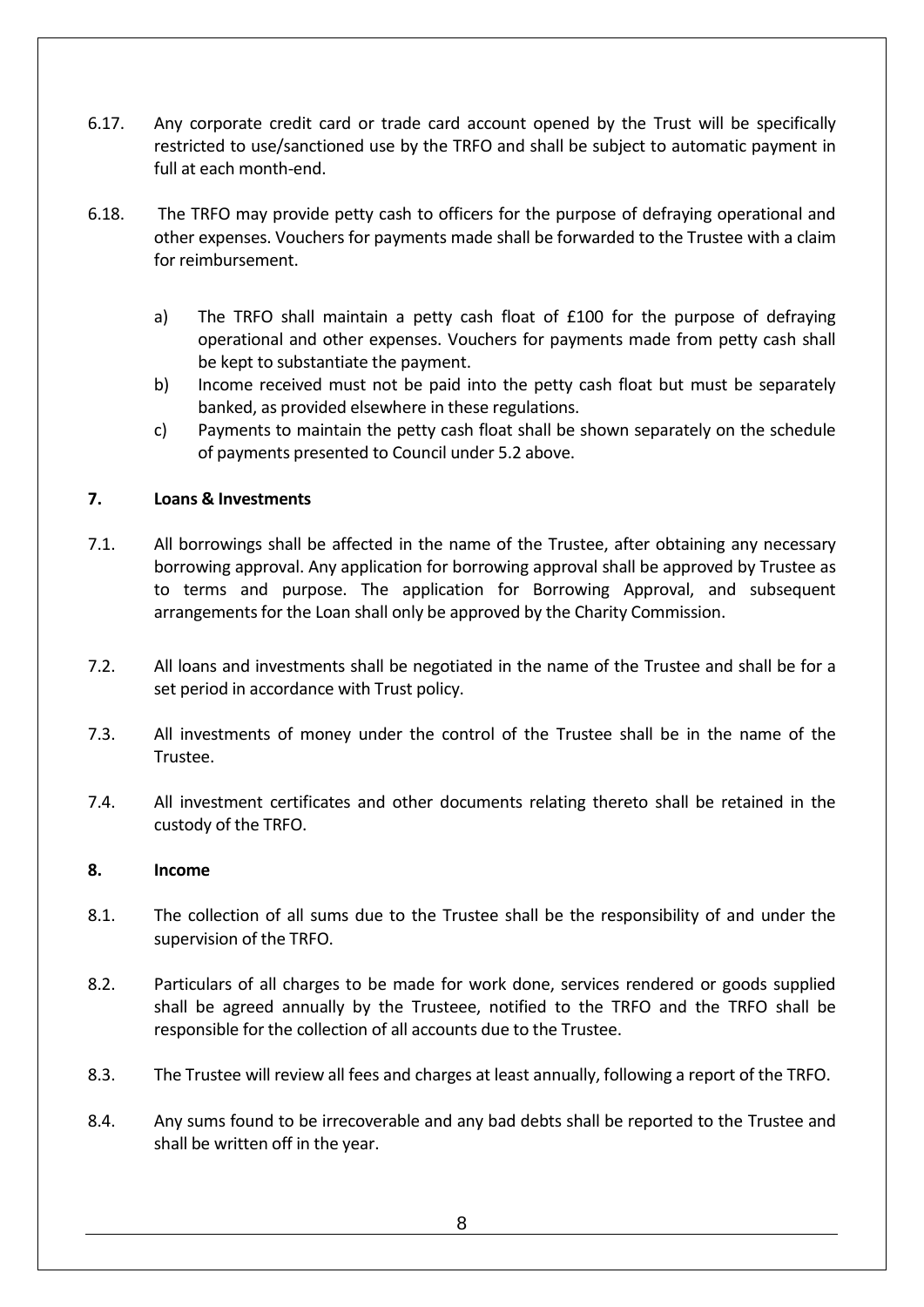- 8.5. All sums received on behalf of the Trustee shall be banked intact as directed by the TRFO. In all cases, all receipts shall be deposited with the Council's bankers with such frequency as the TRFO considers necessary.
- 8.6. The origin of each receipt shall be entered on the paying-in slip.
- 8.7. Personal cheques shall not be cashed out of money held on behalf of the Trust.
- 8.8. Where any significant sums of cash are regularly received by the Council, the TRFO shall take such steps as are agreed by the Council to ensure that more than one person is present when the cash is counted in the first instance, that there is a reconciliation to some form of control such as ticket issues, and that appropriate care is taken in the security and safety of individuals banking such cash.
- 8.9. Any income arising which is the property of a charitable trust shall be paid into a charitable bank account.

# **9. Orders for Work, Goods & Services**

- 9.1. An official order or letter shall be issued for all work, goods and services unless a formal contract is to be prepared or an official order would be inappropriate. Copies of orders shall be retained.
- 9.2. Order books shall be controlled by the TRFO, using an appropriate accounts book.
- 9.3. The TRFO is responsible for obtaining value for money at all times. The TRFO issuing an official order shall ensure as far as reasonable and practicable that the best available terms are obtained in respect of each transaction, usually by obtaining three or more quotations except for smaller sums ie Under £1,000.

## **10. Contracts**

- 10.1. Procedures as to contracts are laid down as follows:
	- a. Every contract shall comply with these financial regulations, and no exceptions shall be made otherwise than in an emergency provided that this regulation need not apply to contracts which relate to items (i) to (vi) below:
		- i. for the supply of gas, electricity, water, sewerage and telephone services;
		- ii. for specialist services such as are provided by solicitors, accountants, surveyors and planning consultants;
		- iii. for work to be executed or goods or materials to be supplied which consist of repairs to or parts for existing machinery or equipment or plant;
		- iv. for work to be executed or goods or materials to be supplied which constitute an extension of an existing contract by the Council;
		- v. for additional audit work of the external Auditor up to an estimated value of £500 (in excess of this sum the Town TRFO shall act after consultation with the Trusteee); and
		- vi. for goods or materials proposed to be purchased which are proprietary articles and / or are only sold at a fixed price.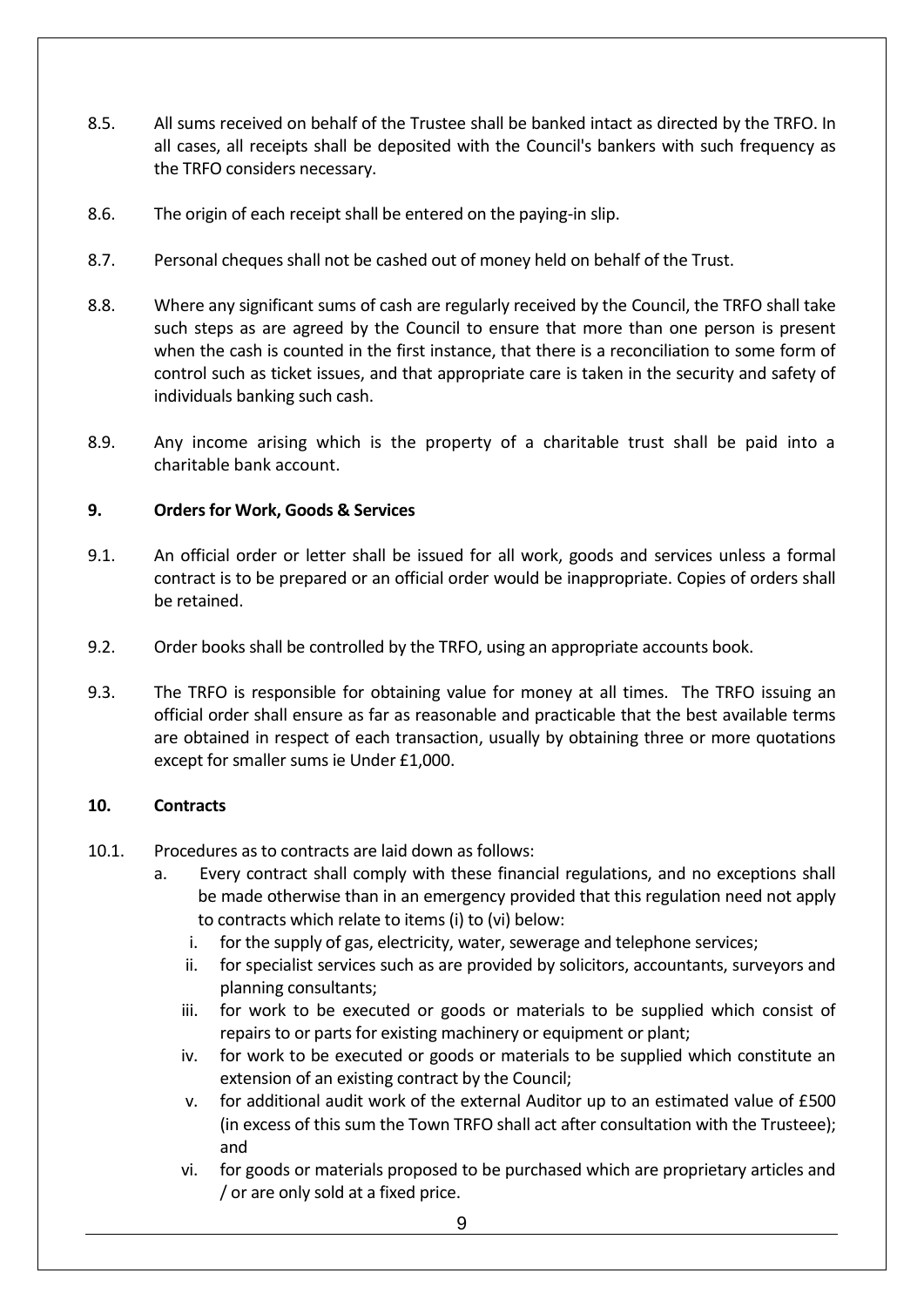- b. When applications are made to waive Financial Regulations relating to contracts to enable a price to be negotiated without competition the reason shall be embodied in a recommendation to the Trustee.
- c. Such invitation to tender shall state the general nature of the intended contract and the TRFO shall obtain the necessary technical assistance to prepare a specification in appropriate cases. The invitation shall in addition state that tenders must be addressed to the TRFO in the ordinary course of post. Each tendering firm shall be supplied with a specifically marked envelope in which the tender is to be sealed and remain sealed until the prescribed date for opening tenders for that contract.
- d. All sealed tenders shall be opened at the same time on the prescribed date by the TRFO in the presence of the Trustee.
- e. If less than three tenders are received for contracts above £5,000 or if all the tenders are identical the Trustee may make such arrangements as it thinks fit for procuring the goods or materials or executing the works.
- f. Any invitation to tender issued under this regulation shall be subject to Standing Order 18, and shall refer to the terms of the Bribery Act 2010.
- g. Contractors shall be sought in line with the Trusts Procurement Policy.
	- h. The Council shall not be obliged to accept the lowest or any tender, quote or estimate.
	- i. Should it occur that the Trustee does not accept any tender, quote or estimate, the work is not allocated and the Trustee requires further pricing, provided that the specification does not change, no person shall be permitted to submit a later tender, estimate or quote who was present when the original decision making process was being undertaken.

## **11. Payments under Contracts for Building or other Construction Works**

- 11.1. Payments on account of the contract sum shall be made within the time specified in the contract by the TRFO upon authorised certificates of the architect or other consultants engaged to supervise the contract (subject to any percentage withholding as may be agreed in the particular contract).
- 11.2. Where contracts provide for payment by instalments the TRFO shall maintain a record of all such payments. In any case where it is estimated that the total cost of work carried out under a contract, excluding agreed variations, will exceed the contract sum of 5% or more a report shall be submitted to the Trustee.
- 11.3. Any variation to a contract or addition to or omission from a contract must be approved by the Trustee and TRFO.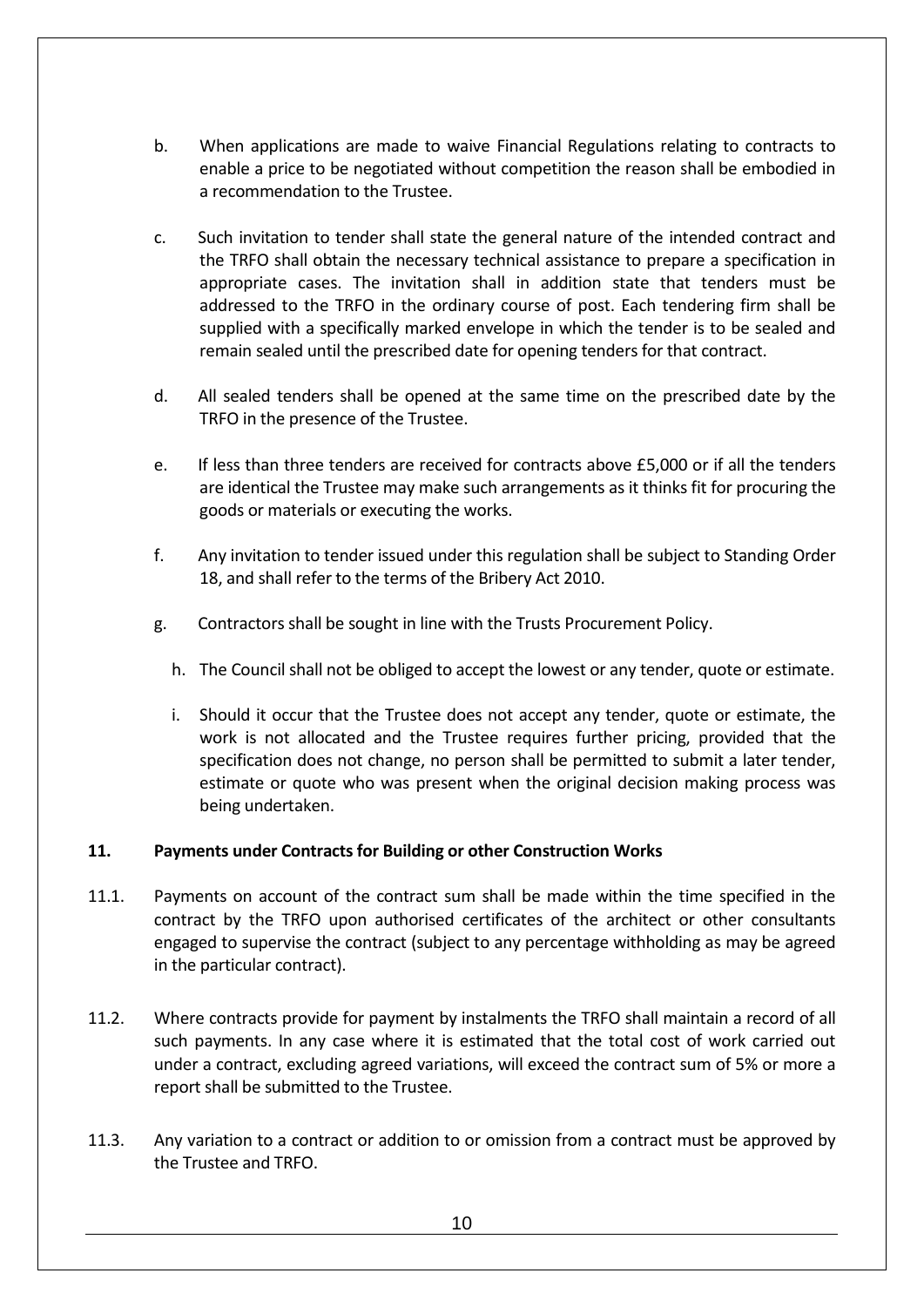## **12. Stores & Equipment**

- 12.1. The Truste shall be responsible for the care and custody of stores and equipment in that section.
- 12.2. Delivery Notes shall be obtained in respect of all goods received into store or otherwise delivered and goods must be checked as to order and quality at the time delivery is made.
- 12.3. Stocks shall be kept at the minimum levels consistent with operational requirements.

# **13. Assets, Properties & Estates**

- 13.1. The TRFO shall make appropriate arrangements for the custody of all title deeds and Land Registry Certificates of properties held by the Trust. The TRFO shall ensure a record is maintained of all properties held by the Trust, recording the location, extent, plan, reference, purchase details, nature of the interest, tenancies granted, rents payable and purpose for which held in accordance with Accounts and Audit Regulations.
- 13.2. No tangible moveable property shall be purchased or otherwise acquired, sold, leased or otherwise disposed of, without the authority of the Trustee, together with any other consents required by Charity Law.
- 13.3. No real property (interests in land) shall be sold, leased or otherwise disposed of without the authority of the Charity Commission, together with any other consents required by law. In each case a Report in writing shall be provided to Trustee in respect of valuation and surveyed condition of the property (including matters such as planning permissions and covenants) together with a proper business case.
- 13.4. No real property (interests in land) shall be purchased or acquired without the authority of the Trustee. In each case a Report in writing shall be provided to Trustee in respect of valuation and surveyed condition of the property (including matters such as planning permissions and covenants) together with a proper business case.
- 13.5. Subject only to the limit set in Reg. 14.2 no tangible moveable property shall be purchased or acquired without the authority of the Charity Commission. In each case a Report in writing shall be provided to Trustee with a full business case.
- 13.6. The TRFO shall ensure that an appropriate and accurate Register of Assets and Investments is kept up to date. The continued existence of tangible assets shown in the Register shall be verified at least annually.

## **14. Insurance**

- 14.1. Following the annual risk assessment, the TRFO shall effect all insurances and negotiate all claims on the Council's insurers.
- 14.2. The TRFO shall give prompt notification to the Trustee of all new risks, properties or vehicles which require to be insured and of any alterations affecting existing insurances.